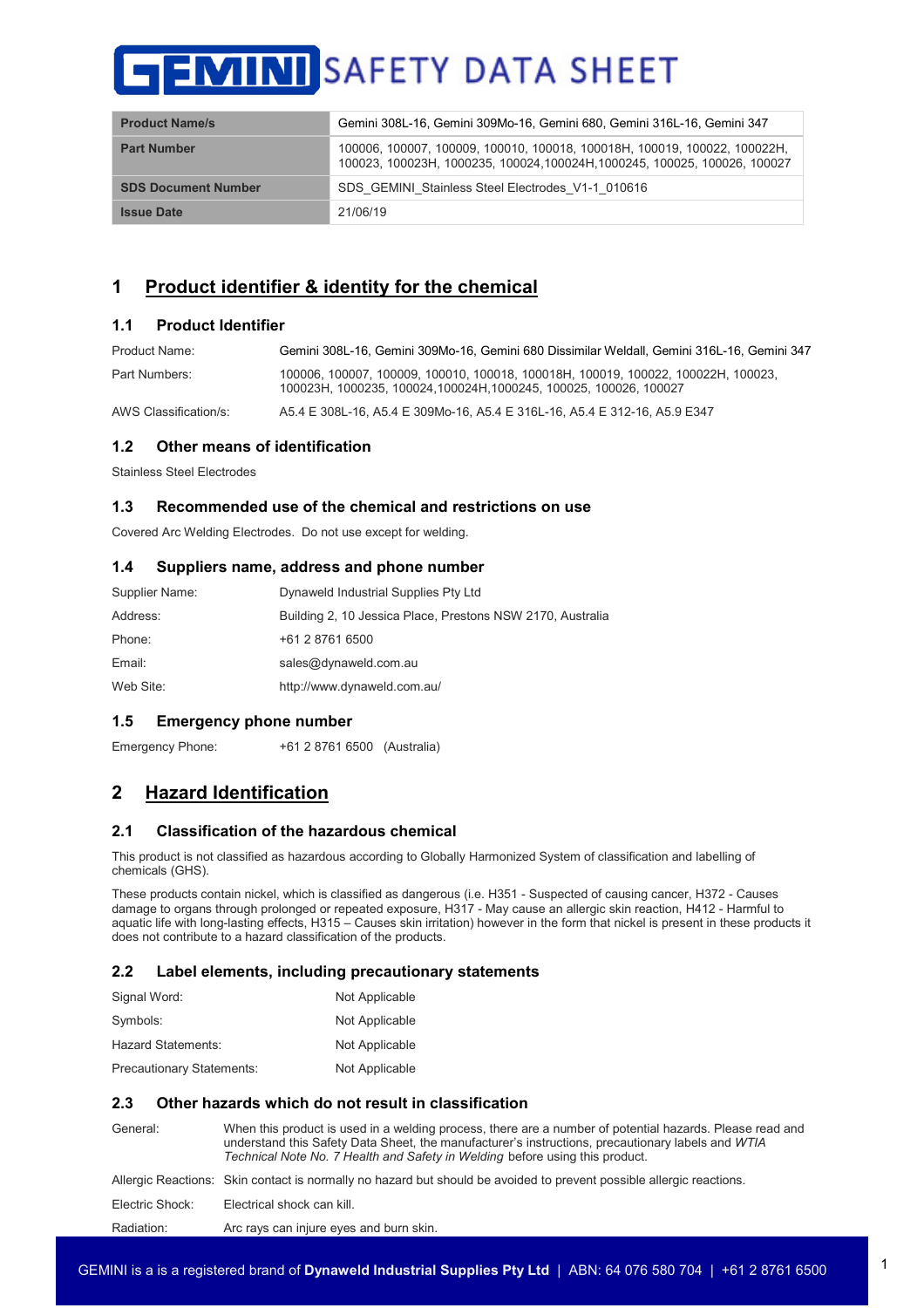| <b>Product Name/s</b>      | Gemini 308L-16, Gemini 309Mo-16, Gemini 680, Gemini 316L-16, Gemini 347                                                                                 |
|----------------------------|---------------------------------------------------------------------------------------------------------------------------------------------------------|
| <b>Part Number</b>         | 100006, 100007, 100009, 100010, 100018, 100018H, 100019, 100022, 100022H,<br>100023, 100023H, 1000235, 100024, 100024H, 1000245, 100025, 100026, 100027 |
| <b>SDS Document Number</b> | SDS GEMINI Stainless Steel Electrodes V1-1 010616                                                                                                       |
| <b>Issue Date</b>          | 21/06/19                                                                                                                                                |

| Fumes / Gases:   | Formation of dangerous fumes / gases during use. Overexposure to welding fumes and gases may result<br>in symptoms like dryness and irritation of the nose, throat or eyes. Chronic overexposure may affect<br>pulmonary function. Prolonged inhalation of nickel and chromium compounds above safe exposure limits<br>can cause cancer. Overexposure to manganese and manganese compounds can cause irreversible<br>damage to the central nervous system, including the brain, symptoms of which may include slurred<br>speech, lethargy, tremor, muscle weakness, psychological disturbances and spastic gait. |
|------------------|------------------------------------------------------------------------------------------------------------------------------------------------------------------------------------------------------------------------------------------------------------------------------------------------------------------------------------------------------------------------------------------------------------------------------------------------------------------------------------------------------------------------------------------------------------------------------------------------------------------|
| Heat:            | Spatter, slag, melting metal, hot welds, arc rays and sparks can cause burn injuries to skin or damage to<br>eyes and can also ignite combustibles and flammable materials.                                                                                                                                                                                                                                                                                                                                                                                                                                      |
| Noise:           | Noises generated by welding equipment may damage the auditory system.                                                                                                                                                                                                                                                                                                                                                                                                                                                                                                                                            |
| Magnetic fields: | Persons with a pacemaker should not go near welding or cutting operations until they have consulted their                                                                                                                                                                                                                                                                                                                                                                                                                                                                                                        |

doctor and obtained information from the manufacturer of the device.

# **3 Composition/information on ingredients**

| Chemical Name | CAS No    | Concentration Range (%) |
|---------------|-----------|-------------------------|
| Chromium      | 7440-47-3 | $<$ 30%                 |
| Nickel        | 7440-02-0 | < 15%                   |
| Molybdenum    | 7439-98-7 | < 15%                   |
| Copper        | 7440-50-8 | $<$ 2%                  |
| Silicon       | 7440-21-3 | $< 1\%$                 |
| Manganese     | 7439-96-5 | $<$ 2%                  |
| Sulfur        | 7704-34-9 | $< 1\%$                 |
| Phosphorus    | 7723-14-0 | $< 1\%$                 |
| Carbon        | 7440-44-0 | $< 1\%$                 |

## **3.1 Identity of chemical ingredients**

## **3.2 CAS number and other unique identifiers**

*Note: See section 3.1*

## **3.3 Concentration of ingredients**

*Note: See section 3.1*

# **4 First Aid Measures**

#### **4.1 Description of necessary first aid measures**

General: Move to fresh air and get medical advice / attention.

Inhalation: Remove person to fresh air, keep comfortable for breathing, and get medical advice/attention. If breathing has stopped, perform artificial respiration, and get immediate medical advice/attention.

Skin contact: Take off contaminated clothing and wash before re-use. Rinse skin with soap and water [or shower]. If skin irritation occurs, get medical advice/attention. For reddened or blistered skin, or thermal burns, get medical advice/attention.

Eye contact: Rinse cautiously with water for several minutes. Remove contact lenses (if present and easy to do). Continue rinsing. Get medical advice/attention.

> Arc rays can injure eyes. If exposed to arc rays, move victim to dark room, remove contact lenses as necessary for treatment, cover eyes with a padded dressing and rest. If symptoms persist, get medical advice/attention.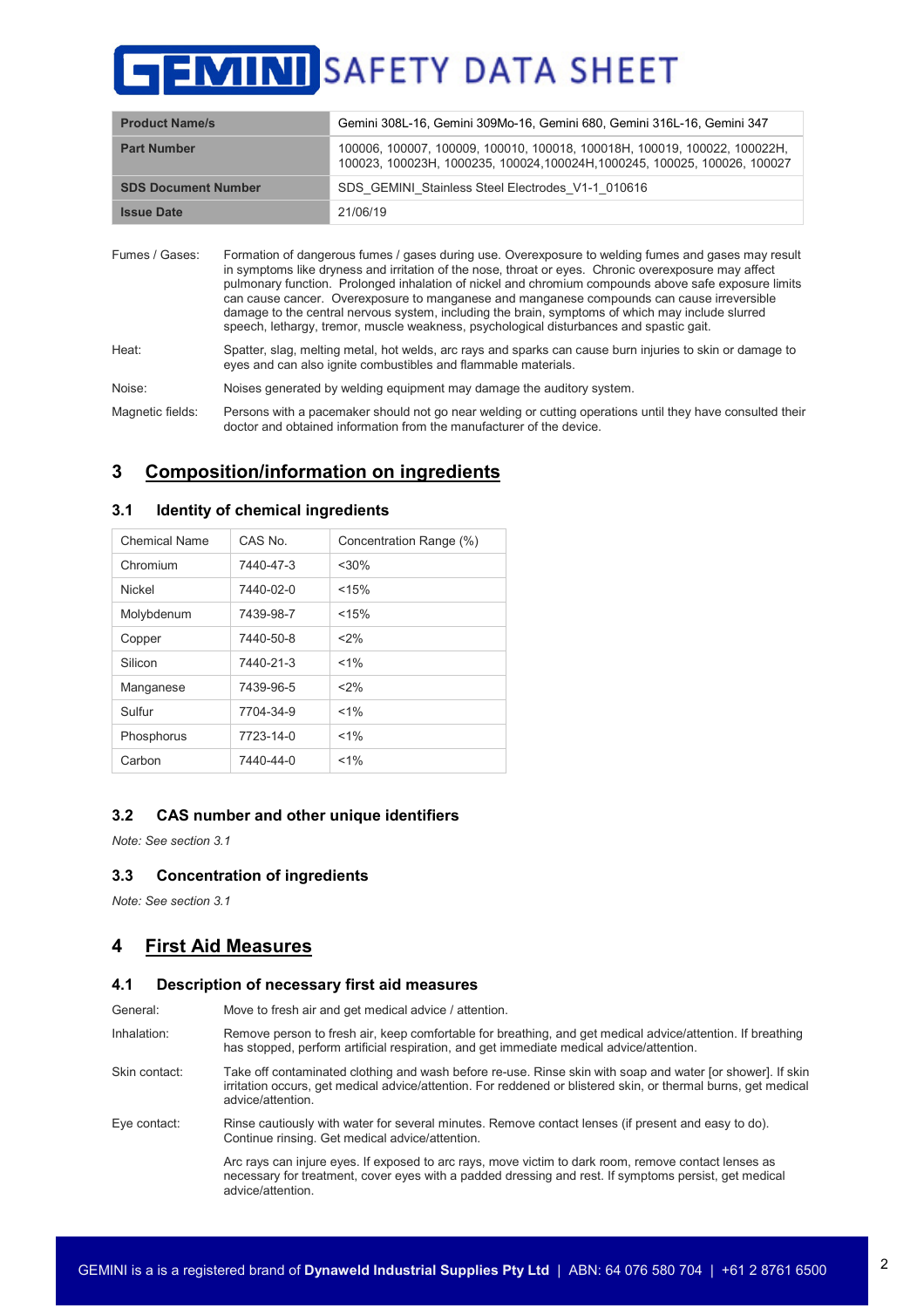| <b>Product Name/s</b>      | Gemini 308L-16, Gemini 309Mo-16, Gemini 680, Gemini 316L-16, Gemini 347                                                                                 |
|----------------------------|---------------------------------------------------------------------------------------------------------------------------------------------------------|
| <b>Part Number</b>         | 100006, 100007, 100009, 100010, 100018, 100018H, 100019, 100022, 100022H,<br>100023, 100023H, 1000235, 100024, 100024H, 1000245, 100025, 100026, 100027 |
| <b>SDS Document Number</b> | SDS GEMINI Stainless Steel Electrodes V1-1 010616                                                                                                       |
| <b>Issue Date</b>          | 21/06/19                                                                                                                                                |

Electric shock: Disconnect and turn off power. If the victim is semi or unconscious, open the airway. If the victim cannot breathe, give artificial respiration. If there is no pulse, massage the chest and apply artificial respiration. Get medical advice / attention.

Ingestion: Unlikely due to form of product, except for granular materials. If ingested, Rinse mouth. Do NOT induce vomiting. Immediately contact the nearest poisons information centre 13 11 26 (Australia).

#### **4.2 Symptoms caused by exposure**

Short-term (acute) overexposure to welding fumes may result in discomfort such as metal fume fever, dizziness, nausea, or dryness or irritation of nose, throat, or eyes. May aggravate pre- existing respiratory problems (e.g. asthma, emphysema).

Long-term (chronic) overexposure to welding fumes can lead to siderosis (iron deposits in lung), central nervous system effects, bronchitis and other pulmonary effects.

*Note: Refer to Section 11 for further information.*

## **4.3 Medical Attention and Special Treatment**

Treat symptomatically.

# **5 Fire Fighting Measures**

As shipped, this product is non-flammable. However, welding arc and sparks can ignite combustibles and flammable products. Read and understand *WTIA Technical Note No. 7 Health and Safety in Welding* before using this product.

#### **5.1 Suitable extinguishing media**

As shipped, the product will not burn. In case of fire in the surroundings, use CO2, powder or water spray. There is no unsuitable extinguishing media known.

## **5.2 Specific hazards arising from the chemical**

None known.

## **5.3 Special protective equipment and precautions for fire fighters**

| Special protective equipment: | Follow the general fire precautions indicated in the workplace. Self-contained<br>breathing apparatus and full protective clothing must be worn in case of fire. |
|-------------------------------|------------------------------------------------------------------------------------------------------------------------------------------------------------------|
| Special precautions:          | Use standard fire fighting procedures, and consider the hazards of other involved<br>materials.                                                                  |

## **6 Accidental release measures**

Unlikely due to form of product, however welding fumes and slags may be released when the product is used in welding. Avoid crushing of this product.

#### **6.1 Personal precautions, protective equipment and emergency procedures**

If airborne dust and/or fumes are present use adequate engineering controls, and, if needed, personal protection to prevent overexposure.

*Note: Refer to recommendations in Section 8.*

#### **6.2 Environmental precautions**

Avoid release to the environment. Prevent further leakage or spillage if safe to do so.

#### **6.3 Methods and materials for containment and cleaning up**

Avoid generating dust. On land, sweep or shovel into suitable containers. Prevent product from entering any drains, sewers or water sources. During containment / clean up observe precautions with regard to the use of personal protective equipment.

*Note/s: For further information see Section 8. Refer to Section 13 for proper disposal.*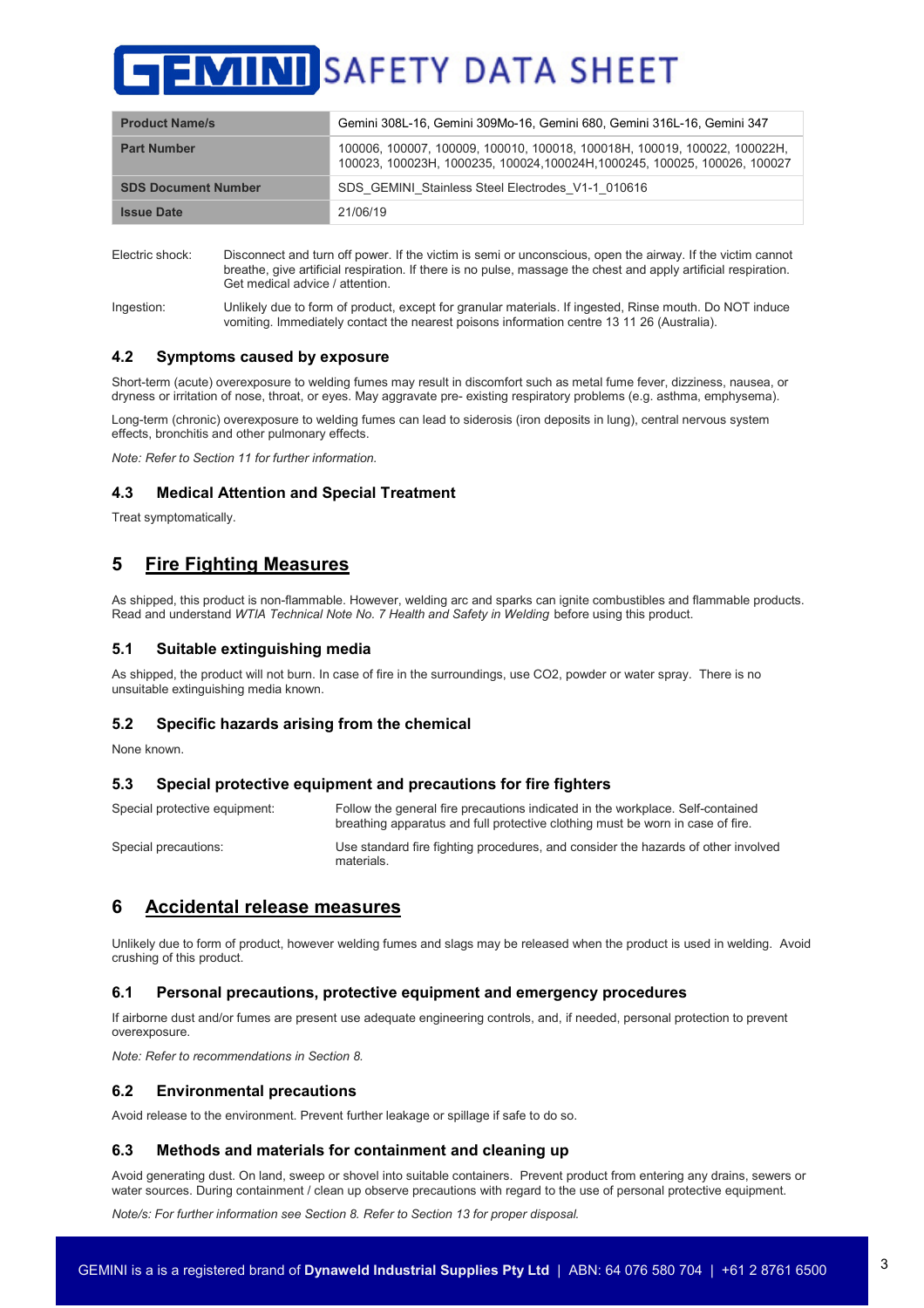| <b>Product Name/s</b>      | Gemini 308L-16, Gemini 309Mo-16, Gemini 680, Gemini 316L-16, Gemini 347                                                                                 |
|----------------------------|---------------------------------------------------------------------------------------------------------------------------------------------------------|
| <b>Part Number</b>         | 100006, 100007, 100009, 100010, 100018, 100018H, 100019, 100022, 100022H,<br>100023, 100023H, 1000235, 100024, 100024H, 1000245, 100025, 100026, 100027 |
| <b>SDS Document Number</b> | SDS GEMINI Stainless Steel Electrodes V1-1 010616                                                                                                       |
| <b>Issue Date</b>          | 21/06/19                                                                                                                                                |

# **7 Handling and Storage**

## **7.1 Precautions for safe handling**

Handle with care to avoid stings and cuts. Wear gloves when handling welding consumables.

| Reduction of fumes and dust:    | Keep formation of airborne dust and fumes to a minimum. Provide appropriate exhaust<br>ventilation at places were dust and fumes are formed. Read and understand the<br>manufacturer's instruction and the precautionary label on the product. See WTIA<br>Technical Note No. 7 Health and Safety in Welding.                                                                                                                                                                                                           |
|---------------------------------|-------------------------------------------------------------------------------------------------------------------------------------------------------------------------------------------------------------------------------------------------------------------------------------------------------------------------------------------------------------------------------------------------------------------------------------------------------------------------------------------------------------------------|
| Prevention of electric shock:   | Do not touch live electrical parts such as the welding wire and welding machine<br>terminals. Wear insulated gloves and safety boots. If welding must be performed in<br>damp locations or with wet clothing, on metal structures or when in cramped positions<br>such as sitting, kneeling or lying, or if there is a high risk of unavoidable or accidental<br>contact with work piece, use the following equipment: Semiautomatic DC Welder, DC<br>Manual (Stick) Welder, or AC Welder with Reduced Voltage Control. |
| Prevention of fire & explosion: | Remove flammable and combustible materials and liquids.                                                                                                                                                                                                                                                                                                                                                                                                                                                                 |

## **7.2 Conditions for safe storage, including any incompatibilities**

Store in dry protected location to prevent any moisture contact. Keep packages closed when not in use. High-density solid product; avoid storage in unstable positions. Keep welding consumables away from chemical substances like acids, which could cause chemical reactions. Store in accordance with local/regional/national regulations.

# **8 Exposure controls/personal protection**

## **8.1 Control parameters – exposure standards, biological monitoring**

Use industrial hygiene monitoring equipment to ensure that exposure does not exceed the applicable national exposure limits.

Threshold Limit Values (TLVs) and Biological Exposure Indices (BEIs) are values published by the American Conference of Government Industrial Hygienists (ACGIH). ACGIH Statement of Positions Regarding the TLVs and BEIs states that the TLV-TWA should be used as a guide in the control of health hazards and should not be used to indicate a fine line between safe and dangerous exposures.

| <b>Chemical Name</b>                                                             | CAS No.   | TLV mg $/m3$                                                                                                                                      | OSHA PEL $(2)$ mg / m <sup>3</sup> |
|----------------------------------------------------------------------------------|-----------|---------------------------------------------------------------------------------------------------------------------------------------------------|------------------------------------|
| Chromium Compounds                                                               | 7440-47-3 | Metal (as Cr) 0.5<br>Cr(VI), inorganic, water insoluble<br>(as Cr) 0.05*<br>Cr(VI), inorganic, water soluble (as<br>Cr) Copper (metal) fume 0.01* | 1<br>$0.005*$<br>$0.005*$          |
| Copper (metal)                                                                   | 7440-50-8 | 0.2                                                                                                                                               | $0.1$ (fume)<br>1 dust/mist        |
| Iron (as iron oxide)                                                             | 7439-89-6 | $5***$                                                                                                                                            | $10$ (fume)                        |
| Manganese & Manganese<br>Compounds (as Mn)                                       | 7439-96-5 | 0.2                                                                                                                                               | 5 ceiling                          |
| Molybdenum Metal &<br>Insoluble Compounds<br>Soluble Compounds                   | 7439-98-7 | $3***$<br>$10^{**}$<br>$0.5**$                                                                                                                    | $15*$                              |
| Nickel (inhalable fraction)                                                      | 7440-02-0 | 1.5                                                                                                                                               | 1                                  |
| <b>Niobium</b>                                                                   | 7440-03-1 | None                                                                                                                                              | None                               |
| Silicon (nuisance dust)                                                          | 7440-21-3 | Withdrawn                                                                                                                                         | $15^*$ , $5^{**}$                  |
| Tungsten (metal)<br>+ πρέου direct ++ Προσπάθεια Διακές την +++ με το με διακές. | 7440-33-7 | 10 (STEL)                                                                                                                                         | None                               |

Total dust, \*\* Respirable fraction, \*\*\* Inhalabe fraction

*Note: Some products may not contain all of the materials listed. For details of composition refer to the composition table in Section 3. For information about welding flume analysis see Section 10.*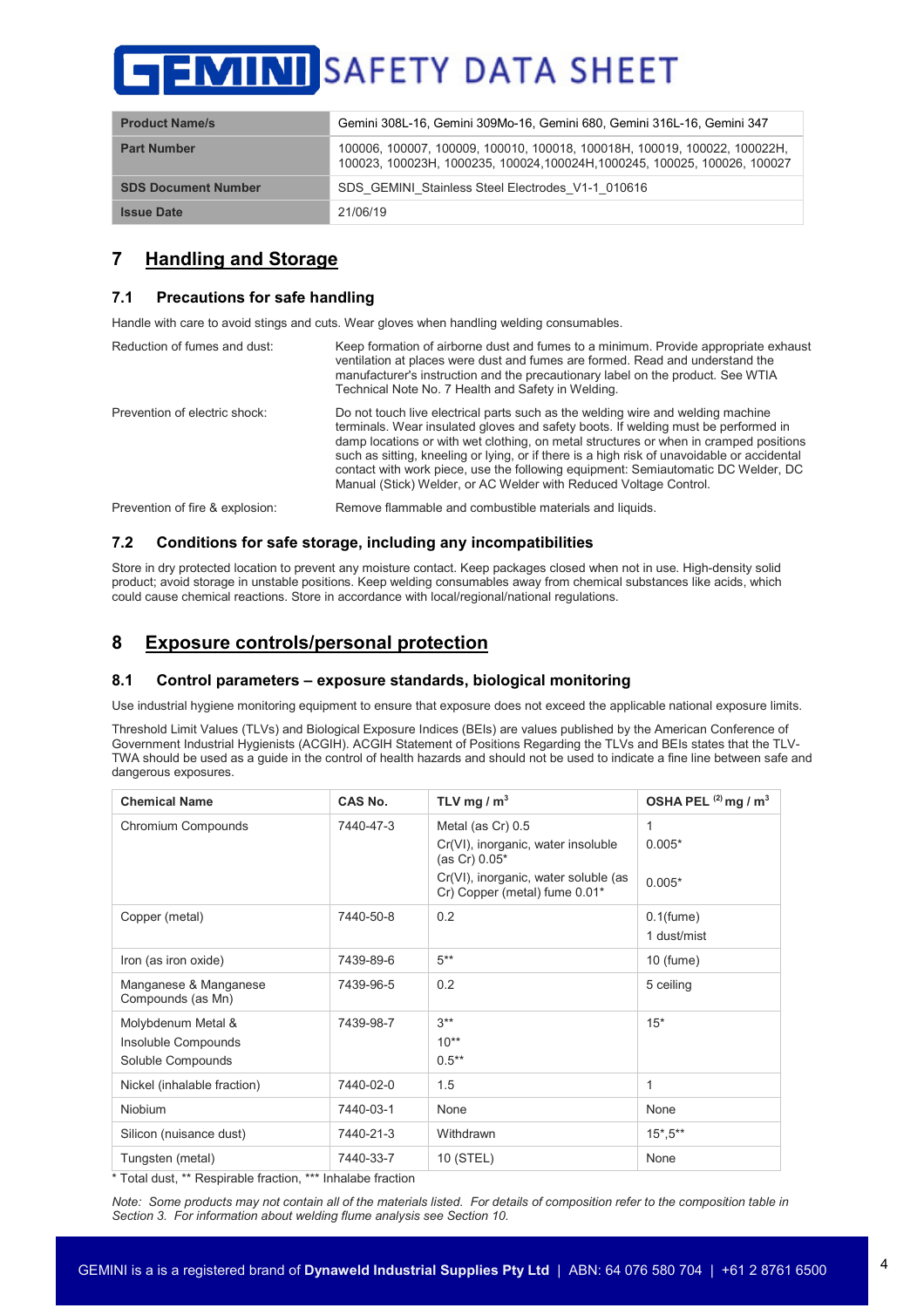# SAFETY DATA SHEET

| <b>Product Name/s</b>      | Gemini 308L-16, Gemini 309Mo-16, Gemini 680, Gemini 316L-16, Gemini 347                                                                                 |
|----------------------------|---------------------------------------------------------------------------------------------------------------------------------------------------------|
| <b>Part Number</b>         | 100006, 100007, 100009, 100010, 100018, 100018H, 100019, 100022, 100022H,<br>100023, 100023H, 1000235, 100024, 100024H, 1000245, 100025, 100026, 100027 |
| <b>SDS Document Number</b> | SDS GEMINI Stainless Steel Electrodes V1-1 010616                                                                                                       |
| <b>Issue Date</b>          | 21/06/19                                                                                                                                                |

## **8.2 Appropriate engineering controls**

Ventilation: Use enough ventilation, local exhaust at the arc, or both, to keep the fumes and gases below the exposure limits in the worker's breathing zone, and the general area. Keep exposure as low as possible.

> Determine the composition and quantity of fumes and gases to which workers are exposed by taking an air sample from inside the welder's helmet if worn or in the worker's breathing zone. Improve ventilation if exposures are not below limits.

*Note: See WTI Technical Note 7 – Health and Safety in Welding for further information / guidance.*

## **8.3 Personal protective equipment (PPE)**

| Eye<br><b>Protection</b>             | Wear helmet or use face shield with filter lens. As a rule of thumb, start with a shade which is too dark<br>to see the weld zone. Then go to the next lighter shade, which gives sufficient view of the weld zone.<br>Provide protective screens and flash goggles, if necessary, to shield others.                                                                                                                                                                                                                                                                                                       |
|--------------------------------------|------------------------------------------------------------------------------------------------------------------------------------------------------------------------------------------------------------------------------------------------------------------------------------------------------------------------------------------------------------------------------------------------------------------------------------------------------------------------------------------------------------------------------------------------------------------------------------------------------------|
| Hand<br>protection:                  | Wear protective gloves. Suitable gloves can be recommended by the glove supplier.                                                                                                                                                                                                                                                                                                                                                                                                                                                                                                                          |
| <b>Protective</b><br><b>Clothing</b> | Wear hand, head, and body protection which will help to prevent injury from radiation, sparks and<br>electrical shock.<br>At a minimum this includes welder's gloves and a protective face shield, and may include arm<br>protectors, aprons, hats, shoulder protection, as well as dark substantial clothing. Wear dry gloves free<br>of holes or split seams. Train the welder not to permit electrically live parts or electrodes to contact skin<br>or clothing or gloves if they are wet. Insulate yourself from the work piece and ground using dry<br>plywood, rubber mats or other dry insulation. |
| Respiratory<br>protection:           | Keep your head out of fumes. Use enough ventilation and local exhaust to keep fumes and gases from<br>your breathing zone and the general area. Use respirable fume respirator, or air-supplied respirator<br>when welding in confined space or where local exhaust or ventilation does not keep exposure below<br>exposure limits.                                                                                                                                                                                                                                                                        |
| Ear<br>protection:                   | Wear earplugs or earmuffs when using engine driven arc welding machine or pulsed arc welding<br>machine that generates high-level noise.                                                                                                                                                                                                                                                                                                                                                                                                                                                                   |
| <b>Hygiene</b><br>measures:          | Do not eat, drink or smoke when using the product. Always observe good personal hygiene measures,<br>such as washing after handling the material and before eating, drinking, and/or smoking. Routinely<br>wash work clothing and protective equipment to remove contaminants.                                                                                                                                                                                                                                                                                                                             |

*Note: See WTI Technical Note 7 – Health and Safety in Welding for further information / guidance.*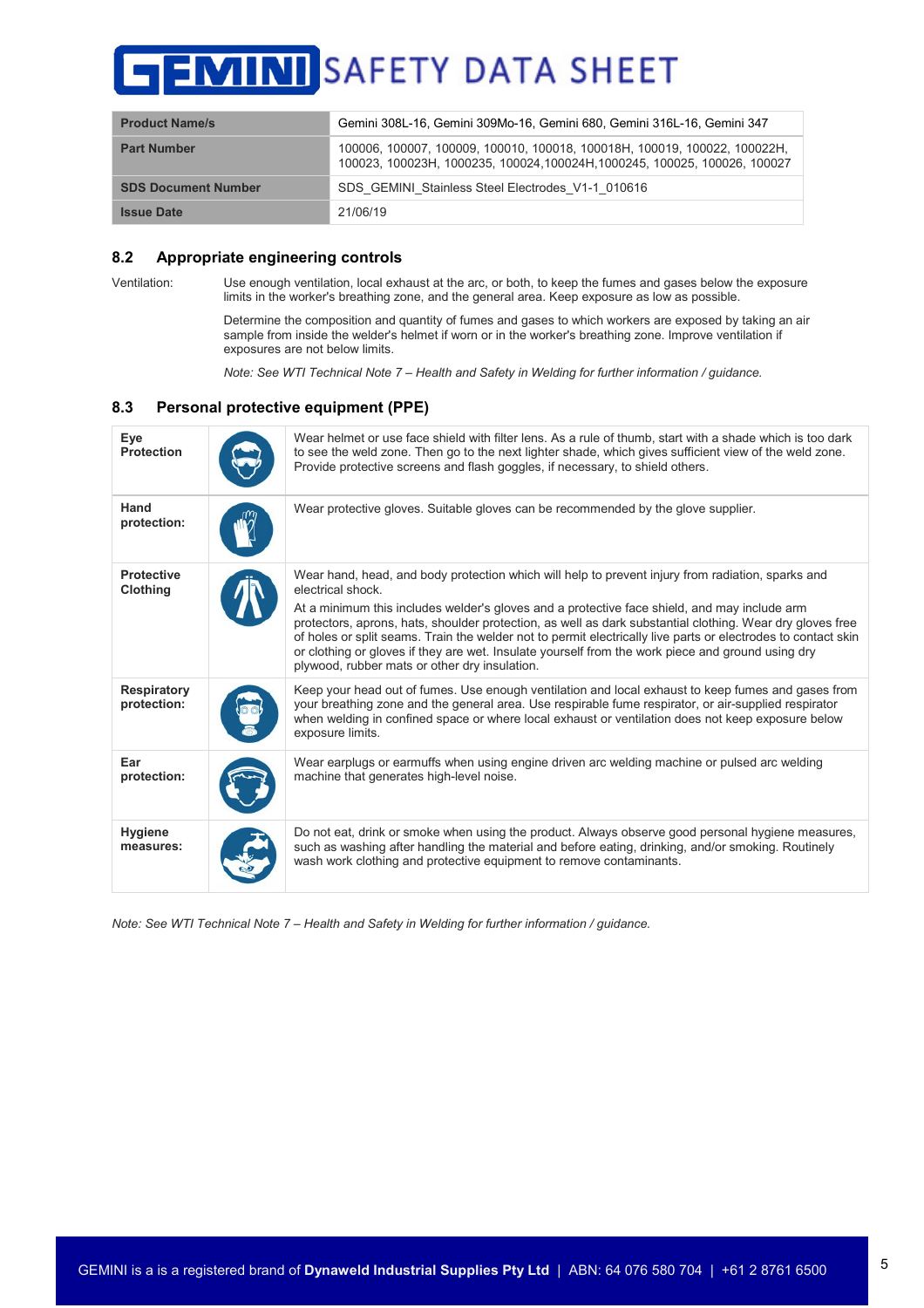| <b>Product Name/s</b>      | Gemini 308L-16, Gemini 309Mo-16, Gemini 680, Gemini 316L-16, Gemini 347                                                                                 |  |
|----------------------------|---------------------------------------------------------------------------------------------------------------------------------------------------------|--|
| <b>Part Number</b>         | 100006, 100007, 100009, 100010, 100018, 100018H, 100019, 100022, 100022H,<br>100023, 100023H, 1000235, 100024, 100024H, 1000245, 100025, 100026, 100027 |  |
| <b>SDS Document Number</b> | SDS GEMINI Stainless Steel Electrodes V1-1 010616                                                                                                       |  |
| <b>Issue Date</b>          | 21/06/19                                                                                                                                                |  |

# **9 Physical and chemical properties**

|      | Property                                         | Product description                       |
|------|--------------------------------------------------|-------------------------------------------|
| 9.1  | Appearance                                       | Solid, non-volatile with varying colour   |
| 9.2  | Odour                                            | No further relevant information available |
| 9.3  | Odour threshold                                  | No further relevant information available |
| 9.4  | pH                                               | No further relevant information available |
| 9.5  | Melting point/freezing point                     | >1000 °C. Freezing point not available.   |
| 9.6  | Boiling point and boiling range                  | No further relevant information available |
| 9.7  | Flash point                                      | Not applicable                            |
| 9.8  | Evaporation rate                                 | Not applicable                            |
| 9.9  | Flammability                                     | No further relevant information available |
| 9.10 | Upper/lower flammability or explosive limits     | Not applicable                            |
| 9.11 | Vapour pressure                                  | Not applicable                            |
| 9.12 | Vapour density                                   | Not applicable                            |
| 9.13 | Relative density                                 | No further relevant information available |
| 9.14 | Solubility(ies)                                  | Insoluble                                 |
| 9.15 | Partition coefficient: (n-octanol/water)         | No further relevant information available |
| 9.16 | Auto-ignition temperature                        | No further relevant information available |
| 9.17 | Decomposition temperature                        | No further relevant information available |
| 9.18 | Viscosity                                        | Not applicable                            |
| 9.19 | Specific heat value                              | No further relevant information available |
| 9.20 | Particle size                                    | No further relevant information available |
| 9.21 | Volatile organic compounds content               | No further relevant information available |
| 9.22 | % volatile                                       | No further relevant information available |
| 9.23 | Saturated vapour concentration                   | No further relevant information available |
| 9.24 | Release of invisible flammable vapours and gases | No further relevant information available |
|      |                                                  |                                           |
|      | <b>Additional parameters</b>                     |                                           |
| 9.25 | Shape and aspect ratio                           | No further relevant information available |
| 9.26 | Crystallinity                                    | No further relevant information available |
| 9.27 | <b>Dustiness</b>                                 | No further relevant information available |
| 9.28 | Surface area                                     | No further relevant information available |
| 9.29 | Degree of aggregation or agglomeration           | No further relevant information available |
| 9.30 | Ionisation (redox potential)                     | No further relevant information available |
| 9.31 | Biodurability or biopersistence                  | No further relevant information available |

# **10 Stability and Reactivity**

## **10.1 Reactivity**

The product is non-reactive under normal conditions of storage and transport.

## **10.2 Chemical stability**

Stable under normal conditions of storage and transport.

## **10.3 Conditions to avoid**

Avoid heat or contamination of acids, alkalis and oxidising agents.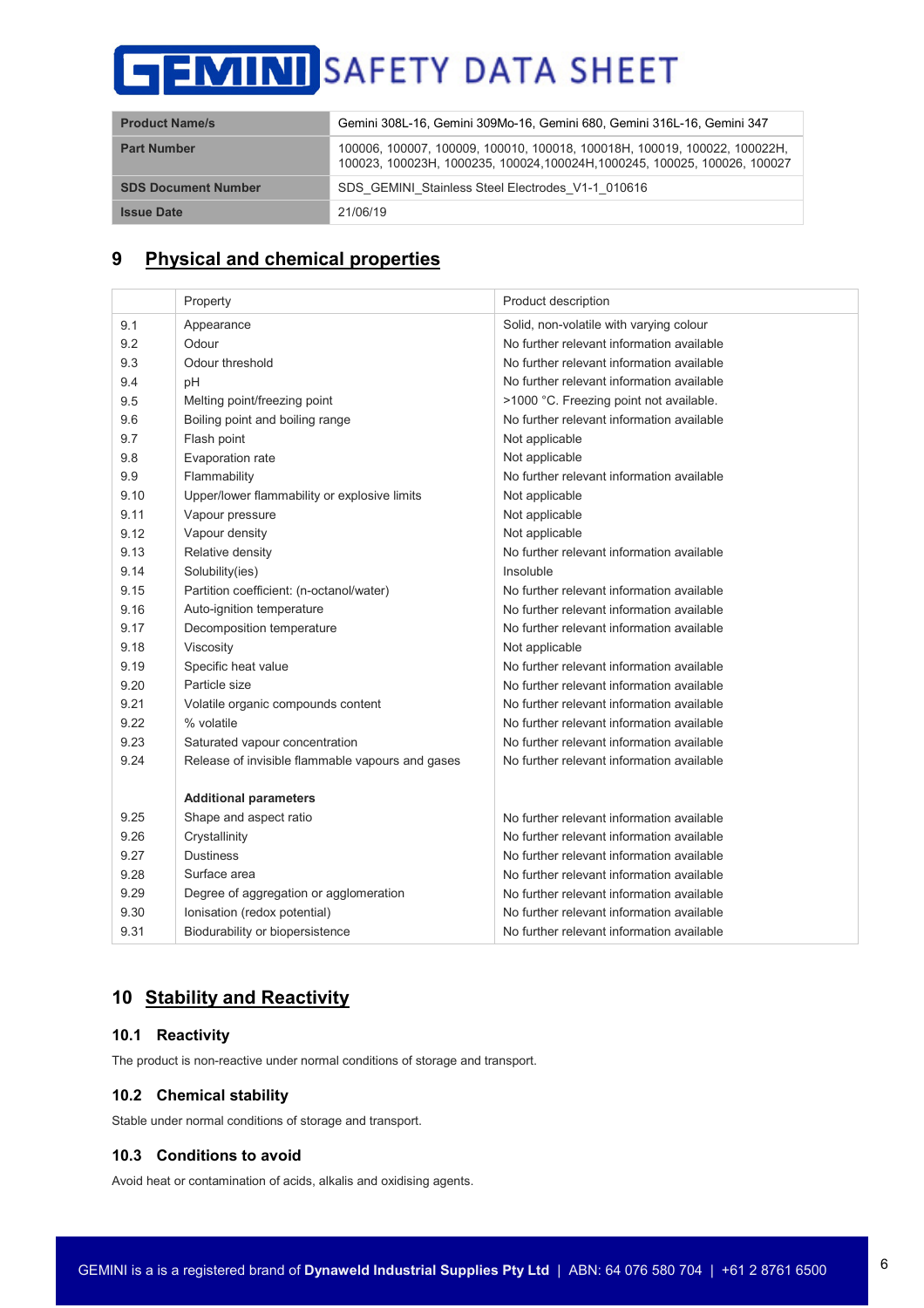| <b>Product Name/s</b>      | Gemini 308L-16, Gemini 309Mo-16, Gemini 680, Gemini 316L-16, Gemini 347                                                                                 |
|----------------------------|---------------------------------------------------------------------------------------------------------------------------------------------------------|
| <b>Part Number</b>         | 100006, 100007, 100009, 100010, 100018, 100018H, 100019, 100022, 100022H,<br>100023, 100023H, 1000235, 100024, 100024H, 1000245, 100025, 100026, 100027 |
| <b>SDS Document Number</b> | SDS GEMINI Stainless Steel Electrodes V1-1 010616                                                                                                       |
| <b>Issue Date</b>          | 21/06/19                                                                                                                                                |

## **10.4 Incompatible materials and possible hazardous reactions**

Contact with acids, alkalis and oxidising agents could cause reaction and generation of gas.

#### **10.5 Hazardous decomposition products**

Dangerous fumes are formed during use. Welding fumes are classified carcinogen by the IARC (International Agency for Research on Cancer) as Group 2B Cancer suspected agent. Reasonably expected gaseous products would include carbon oxides, nitrogen oxides and ozone.

According to process conditions, hazardous decomposition products may be generated. These hazardous products could include those from the reaction or oxidation of the components listed in section 3 or included in base material.

The amount of fumes generated change with the welding parameters and the diameters of the consumable. Refer to applicable national exposure limits for fume compounds and national exposure limits for fumes.

Fumes generated by this covered electrode contain compounds indicated in section 8. The amount of fumes is generally no more than 1 to 10g/kg consumable. Fumes from these products may contain compounds of Fe, O, Mn, Cr, Ni, Si, Mo, Cu, W and Nb. The rest is not analysed according to available standards. Refer to applicable national exposure limits found in Section 8.

A significant amount of the chromium in the fumes can be hexavalent chromium, which has very low exposure limit in some countries. Manganese and Nickel also have low exposure limits, in some countries this may be easily exceeded.

Reasonably expected gaseous products would include carbon oxides, nitrogen oxides and ozone. Air contaminants around the welding areas can be affected by the welding process and influence the composition and quantity of fumes and gases produced.

In case of work on parts covered by coatings such as lubricants, solvents, paints, metallic compounds, grease, etc. The thermal or photochemical decomposition products of these elements cumulate with the dusts and fumes emitted by the melting of the welding product. The solution to adopt must be, in any case, preceded by a spot study.

*Note: For further information refer to WTIA Technical Note No. 7 Health and Safety in Welding.*

# **11 Toxicological information**

*This material is not toxic – refer to section 2 for further information.*

Inhalation of welding fumes and gases can be dangerous to your health. The composition and quantity of both are dependent upon the material being worked, the process, procedures, and consumables used. Note: Refer to Section 10 for further information.

Emissions during the use of this product may also induce an allergic or sensitisation reaction and thereby aggravate existing systemic disease.

## **11.1 Information on routes of exposure**

Acute Toxicity - Short-term (acute) overexposure to welding fumes may result in discomfort such as metal fume fever, dizziness, nausea, or dryness or irritation of nose, throat, or eyes. May aggravate pre-existing respiratory problems (e.g. asthma, emphysema).

- Cr: The presence of chromium/chromate in welding fumes can cause irritation of nasal membranes and skin.
- Ni: The presence of nickel compounds in fume can cause metallic taste, nausea, tightness of chest, fever.
- F: Exposure to the fluoride ion in welding fumes may cause hypocalcemia-calcium deficiency in the blood that can result in muscle cramps and inflammation and necrosis of mucous membranes.

Gases: Some toxic gases associated with welding may cause pulmonary edema, asphyxiation, and death.

Chronic Toxicity – Long-term (chronic) overexposure to welding fumes can lead to siderosis (iron deposits in lung), central nervous system effects, bronchitis, pneumoconiosis and other pulmonary effects. The severity of the change is proportional to the length of the exposure. The changes may be caused by non-work factors such as smoking, etc.

Ni: Long term overexposure to nickel fumes may also cause pulmonary fibrosis and edema.

- Cr: Chromates may cause ulceration, perforation of the nasal septum, and severe irritation of the bronchial tubes and lungs. Liver damage has also been reported. Chromates contain the hexavalent form of chromium.
- Mn: Overexposure to manganese compounds may affect the central nervous system, symptoms of which are languor, sleepiness, muscular weakness, emotional disturbances and spastic gait. The effect of manganese on the nervous system is irreversible.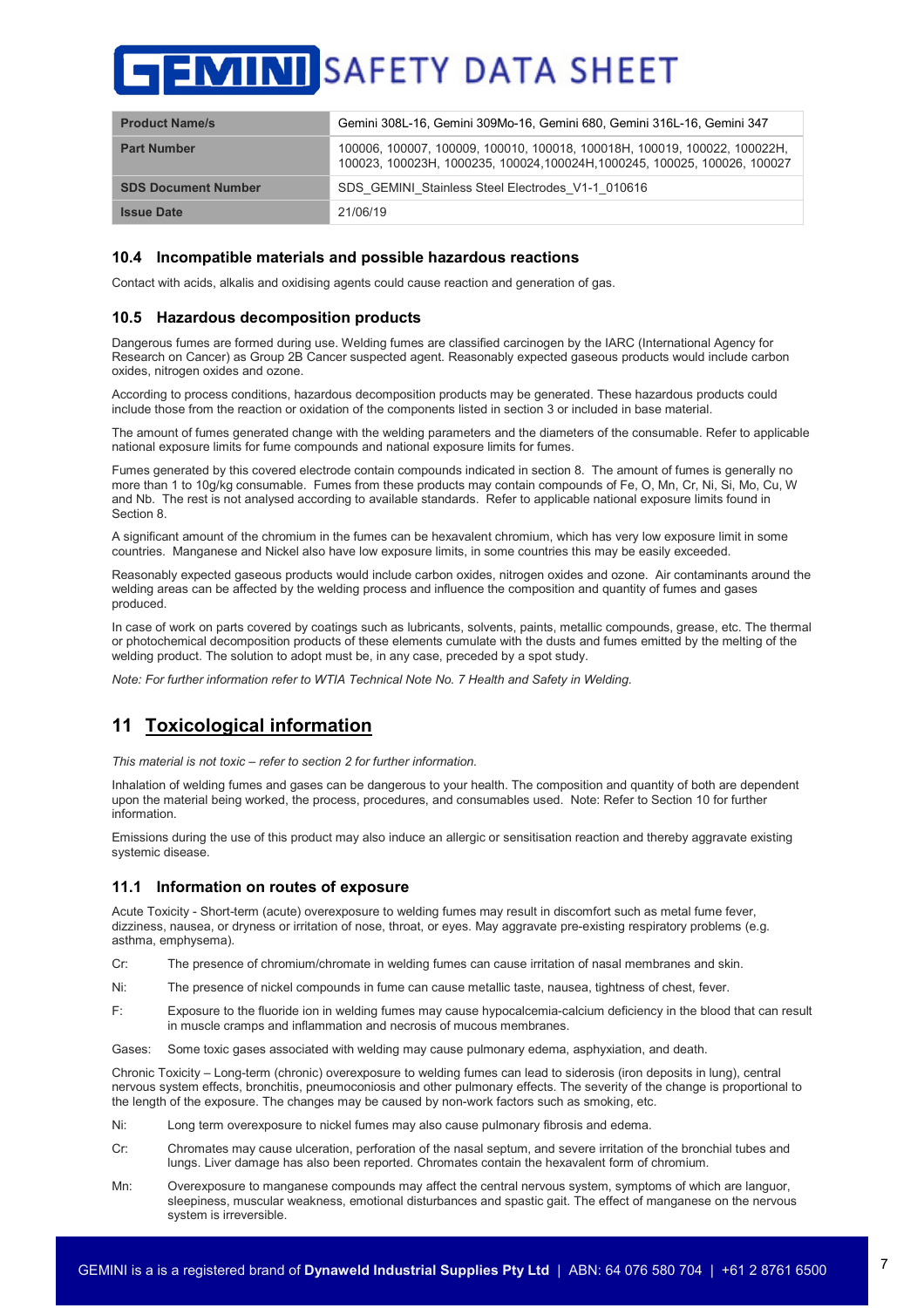| <b>Product Name/s</b>      | Gemini 308L-16, Gemini 309Mo-16, Gemini 680, Gemini 316L-16, Gemini 347                                                                                 |
|----------------------------|---------------------------------------------------------------------------------------------------------------------------------------------------------|
| <b>Part Number</b>         | 100006, 100007, 100009, 100010, 100018, 100018H, 100019, 100022, 100022H,<br>100023, 100023H, 1000235, 100024, 100024H, 1000245, 100025, 100026, 100027 |
| <b>SDS Document Number</b> | SDS GEMINI Stainless Steel Electrodes V1-1 010616                                                                                                       |
| <b>Issue Date</b>          | 21/06/19                                                                                                                                                |

- Cu: Overexposure to copper fumes may lead to copper poisoning, resulting in hermolytic anemia and liver, kidney and spleen damage.
- Fe: Inhalation of too much iron oxide fume over a long time can cause siderosis, sometimes called "iron pigmentation" of the lung, which can be seen on a chest x-ray but causes little or no disability. Chronic overexposure to iron (>50- 100mg Fe per day) can result in pathological deposition of iron in body tissues, symptoms of which are fibrosis of the pancreas, diabetes mellitus, and liver cirrhosis.
- SiO2: Respiratory exposure to the crystalline silica present in this welding electrode is not anticipated during normal use. Respiratory overexposure to airborne crystalline silica is known to cause silicosis, a form of disabling pulmonary fibrosis, which can be progressive and may lead to death.
- F: Chronic fluoride absorption can result in osseous fluorosis, increased radiographic density of the bones and mottling of the teeth.

Carginogenicity – Welding fumes (not otherwise specified) are possibly carcinogenic to humans. Welding fumes is on the IARC lists as posing a cancer risk (Group 2B).

- SiO2: Crystalline silica is on the IARC (International Agency for Research on Cancer) and NTP (NationalToxicology Program) lists as posing a cancer risk to humans.
- Ni: Nickel and its compounds are on the IARC and NTP lists as posing respiratory cancer risk.
- Cr: Hexavalent chromium and its compounds are on the IARC and NTP lists as posing a cancer risk to humans.

Arc rays: Skin cancer has been reported.

Respiratory or Skin Sensitisation -

- Ni: Nickel and its compounds are skin sensitisers with symptoms ranging from slight itch to severe dermatitis.
- Cr: Chromates may cause allergic reactions, including skin rash. Asthma has been reported in some sensitised individuals. Skin contact may result in irritation, ulceration, sensitisation, and contact dermatitis.

Others - Organic polymers may be used in the manufacture of various welding consumables. Overexposure to their decomposition by-products may result in a condition known as polymer fume fever. Polymer fume fever usually occurs within 4 to 8 hours of exposure with the presentation of flu like symptoms, including mild pulmonary irritation with or without an increase in body temperature. Signs of exposure can include an increase in white blood cell count. Resolution of symptoms typically occurs quickly, usually not lasting longer than 48 hours.

#### **11.2 Symptoms related to exposure**

*Note: See Section 11.1*

#### **11.3 Numerical measures of toxicity**

No further information available

#### **11.4 Immediate, delayed and chronic health effects from exposure**

*Note: See Section 11.1*

#### **11.5 Exposure Levels**

*Note: See Section 11.1*

#### **11.6 Interactive effects**

*Note: See Section 11.1*

#### **11.7 Data limitations**

No further information available.

# **12 Ecological information**

Welding consumables and materials could degrade / weather into components originating from the consumables or from the materials used in the welding process. Avoid exposure to conditions that could lead to accumulation in soils or groundwater.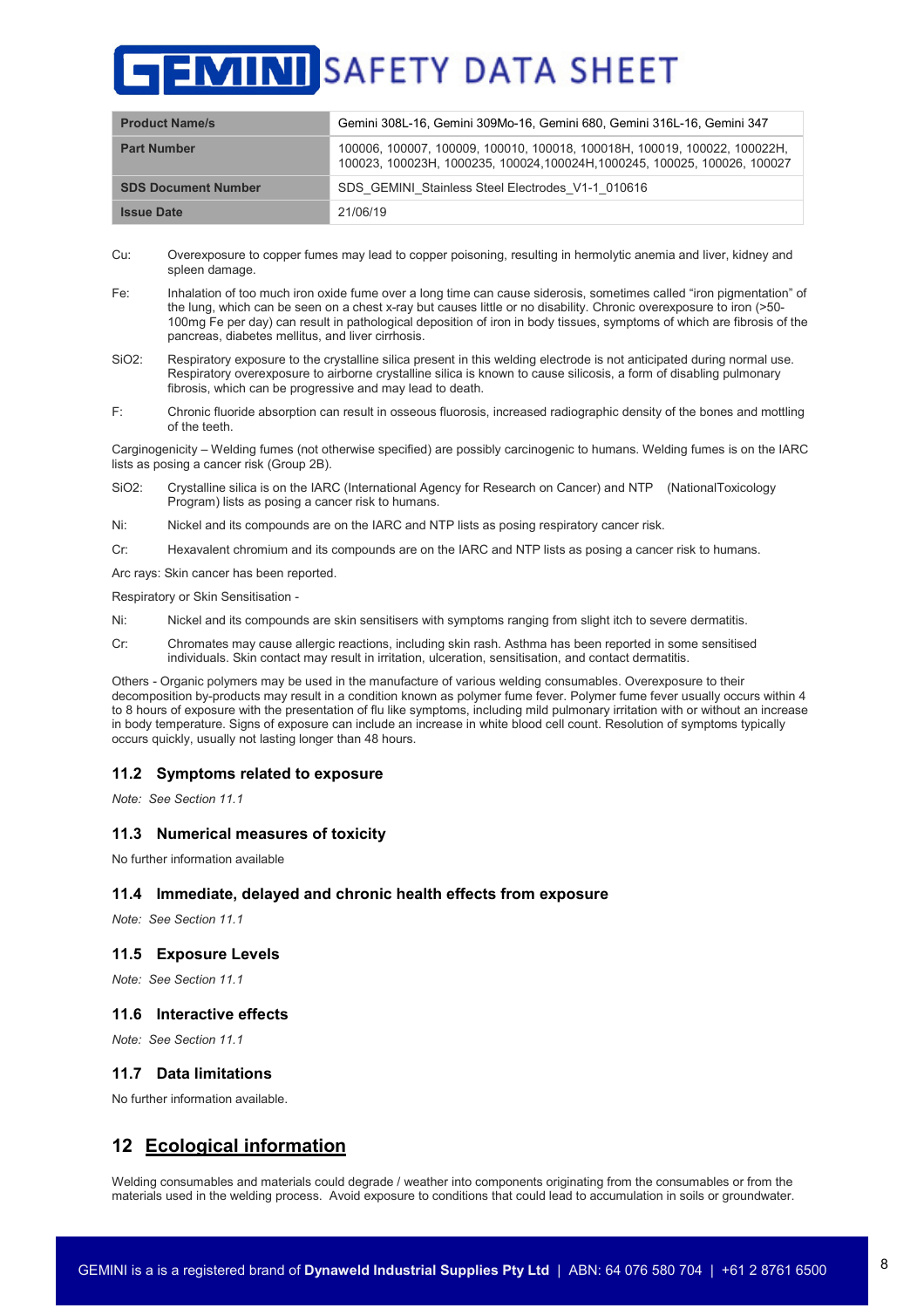| <b>Product Name/s</b>      | Gemini 308L-16, Gemini 309Mo-16, Gemini 680, Gemini 316L-16, Gemini 347                                                                                 |
|----------------------------|---------------------------------------------------------------------------------------------------------------------------------------------------------|
| <b>Part Number</b>         | 100006, 100007, 100009, 100010, 100018, 100018H, 100019, 100022, 100022H,<br>100023, 100023H, 1000235, 100024, 100024H, 1000245, 100025, 100026, 100027 |
| <b>SDS Document Number</b> | SDS GEMINI Stainless Steel Electrodes V1-1 010616                                                                                                       |
| <b>Issue Date</b>          | 21/06/19                                                                                                                                                |

## **12.1 Ecotoxicity**

No further relevant information available.

#### **12.2 Persistence and degradability**

No further relevant information available.

#### **12.3 Bioaccumulative potential**

No further relevant information available.

## **12.4 Mobility in soil**

No further relevant information available.

#### **12.5 Other adverse effects**

No further information available.

# **13 Disposal considerations**

#### **13.1 Safe handling and disposal methods**

The generation of waste should be avoided or minimised whenever possible. When practical, recycle in an environmentally acceptable, regulatory compliant manner.

Use recycling procedures if available.

#### **13.2 Disposal of any contaminated packaging**

Dispose of non-recyclable products in accordance with all applicable National, State, and Local requirements.

#### **13.3 Environmental regulations**

Discharge, treatment, or disposal may be subject to National, State, or Local laws.

# **14 Transport information**

Not dangerous according to the transport provisions in force. No international regulations or restrictions are applicable.

## **14.1 UN number**

No further relevant information available

#### **14.2 Proper shipping name**

No further relevant information available

#### **14.3 Transport hazard class(es)**

No further relevant information available

#### **14.4 Packing group**

No further relevant information available

## **14.5 Environmental hazards**

No further relevant information available

#### **14.6 Special precautions during transport**

No further relevant information available